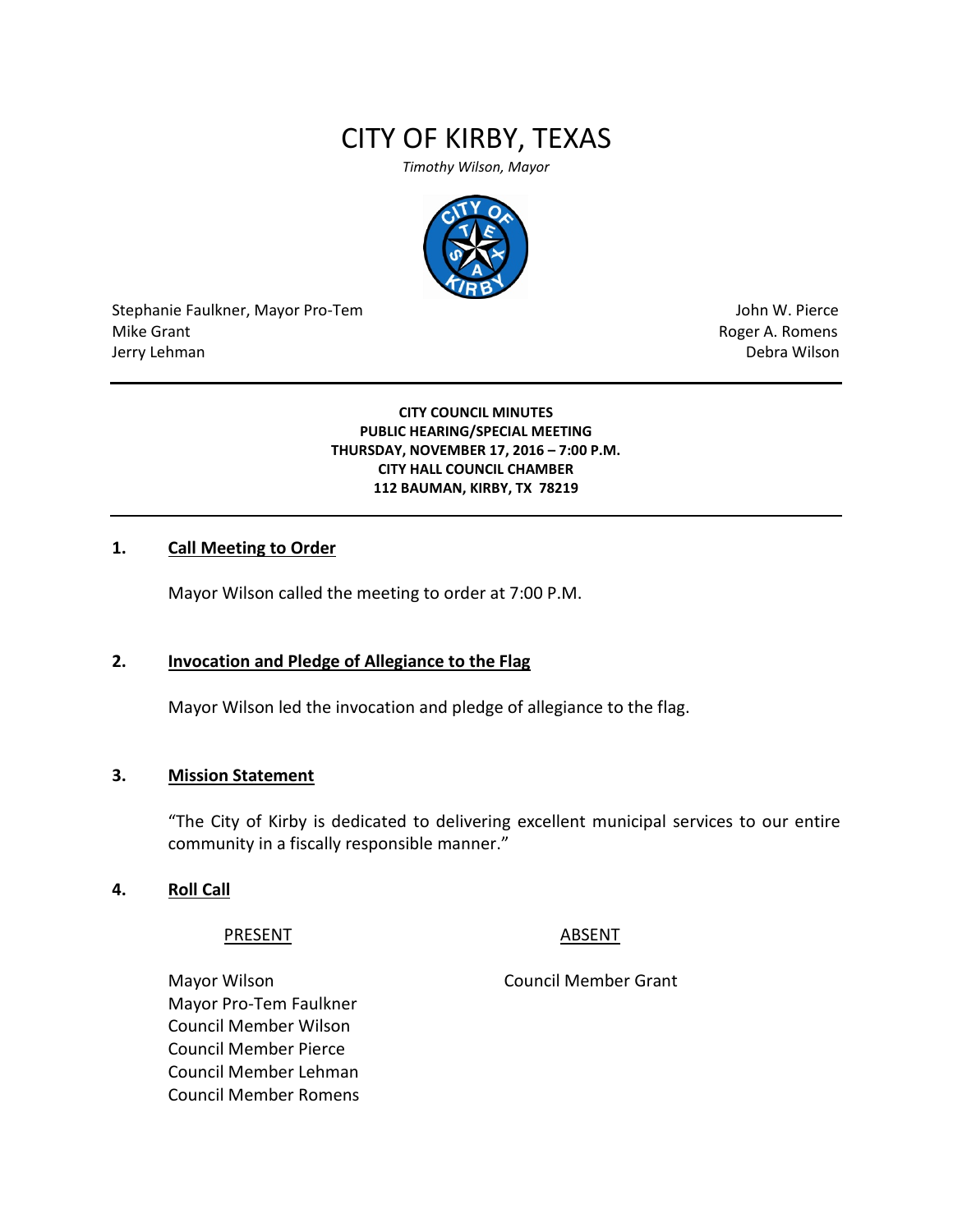Although Mayor Wilson deviated from the agenda, the minutes will be prepared in the order the agenda was posted.

# **5. Citizen Participation**

There were not any citizens signed up to participate.

# **6. Public Hearing**

Public Hearing to consider the following item:

a. Amending Section 153.053 Of The Zoning Ordinance To Change The Front Yard Setback For Unenclosed Carports From The Current Twenty Feet (20') To Fifteen Feet (15') Feet; And Amending Sections 153.019 And 153.020 Of The Zoning Ordinance By Adding A Subpart (C) To State That Materials Other Than Metal Or Aluminum Must Be Used On The Lower One-Third Of The Front And Sides Of Buildings Located In The C-1 And C-2 Commercial Districts That Are Visible From Public Streets Or Neighboring Property.

Mayor Wilson opened the public hearing at 7:02 P.M. There being no one to speak as a proponent or opponent, Mayor Wilson closed the public hearing at 7:03 P.M.

# **7. Presentations**

#### a. Employee Of The Month

Fire Chief Kevin Riedel introduced Captain William Hilburn as the employee of the month. Chief Riedel shared Captain Hilburn's accomplishments as the Emergency Officer for the City.

# b. Presentation By Linebarger, Goggan, Blair & Sampson, L.L.P. On Delinquent Revenue Collection Year End Report

Lydia Gibson, Linebarger, Goggan, Blair & Sampson, LLP provided an overview of the fees and fines, also delinquent tax collection for the year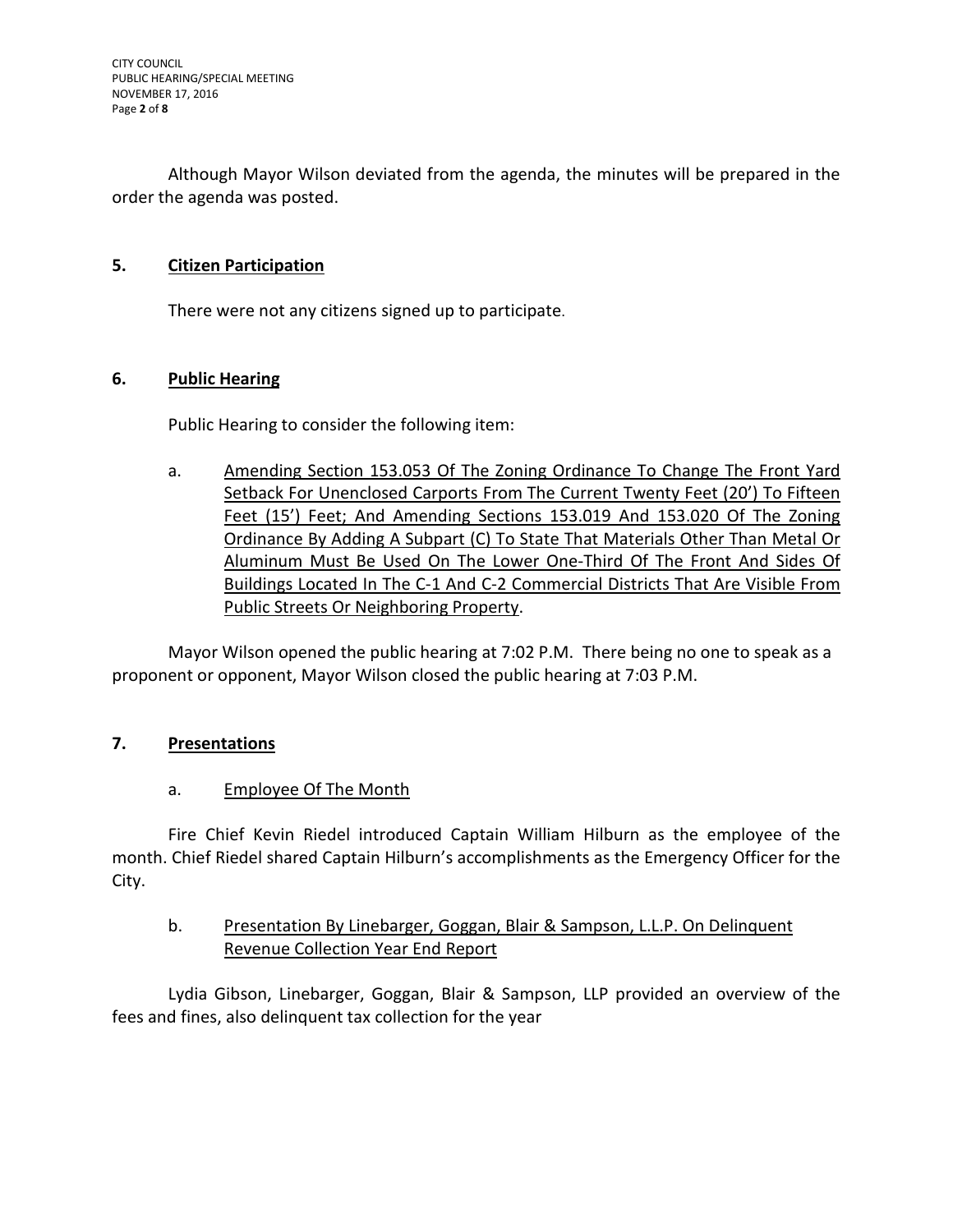CITY COUNCIL PUBLIC HEARING/SPECIAL MEETING NOVEMBER 17, 2016 Page **3** of **8**

#### **8. Discussion And Possible Action**

a. Discussion And Possible Action Regarding Ordinance No. O-2016-801 Discussion And Possible Action Regarding Amending Section 153.053 Of The Zoning Ordinance To Change The Front Yard Setback For Unenclosed Carports From The Current Twenty Feet (20') To Fifteen Feet (15') Feet; And Amending Sections 153.019 And 153.020 Of The Zoning Ordinance By Adding A Subpart (C) To State That Materials Other Than Metal Or Aluminum Must Be Used On The Lower One-Third Of The Front And Sides Of Buildings Located In The C-1 And C-2 Commercial Districts That Are Visible From Public Streets Or Neighboring Property. This Is The First Reading

Council Member Romens stated his concern with the commercial districts requiring materials other than metal or aluminum being used on the lower one-third of the front and sides of buildings. He felt it was an encumbrance to the commercial businesses in the Commercial C-2 District.

The Council discussed whether the ordinance should be broken down into three ordinances.

Marc Schnall, City Attorney, explained the ordinance could be rewritten to reflect three different ordinances. The City will have to go through the publishing of the public hearing again.

Mayor Pro-Tem Faulkner moved to approve Ordinance No. O-2016-801 amending Section 153.053 of the Zoning Ordinance to change the front yard setback for unenclosed carports from the current twenty feet (20') to fifteen feet (15') Feet; and amending sections 153.019 and 153.020 of the Zoning Ordinance by adding a Subpart (C) to state that materials other than metal or aluminum must be used on the lower one-third of the front and sides of buildings located in the C-1 And C-2 Commercial Districts that are visible from public streets or neighboring property; seconded by Council Member Wilson.

The motion carried with a  $5 - 0$  vote.

AYES: 5 NAYES: 0

b. Discussion And Possible Action Regarding Ordinance No. O-2016-800 Repealing Section 55.02 Of The Code Of Ordinances And Adopting A New Section 55.02 Of The Code Of Ordinances And Adopting Chapter 56, Post-Construction Storm Water Management, Of The Code Of Ordinances Establishing Post-Construction Storm Water Management Practices As Required By The United States Environmental Protection Agency And The Texas Commission On Environmental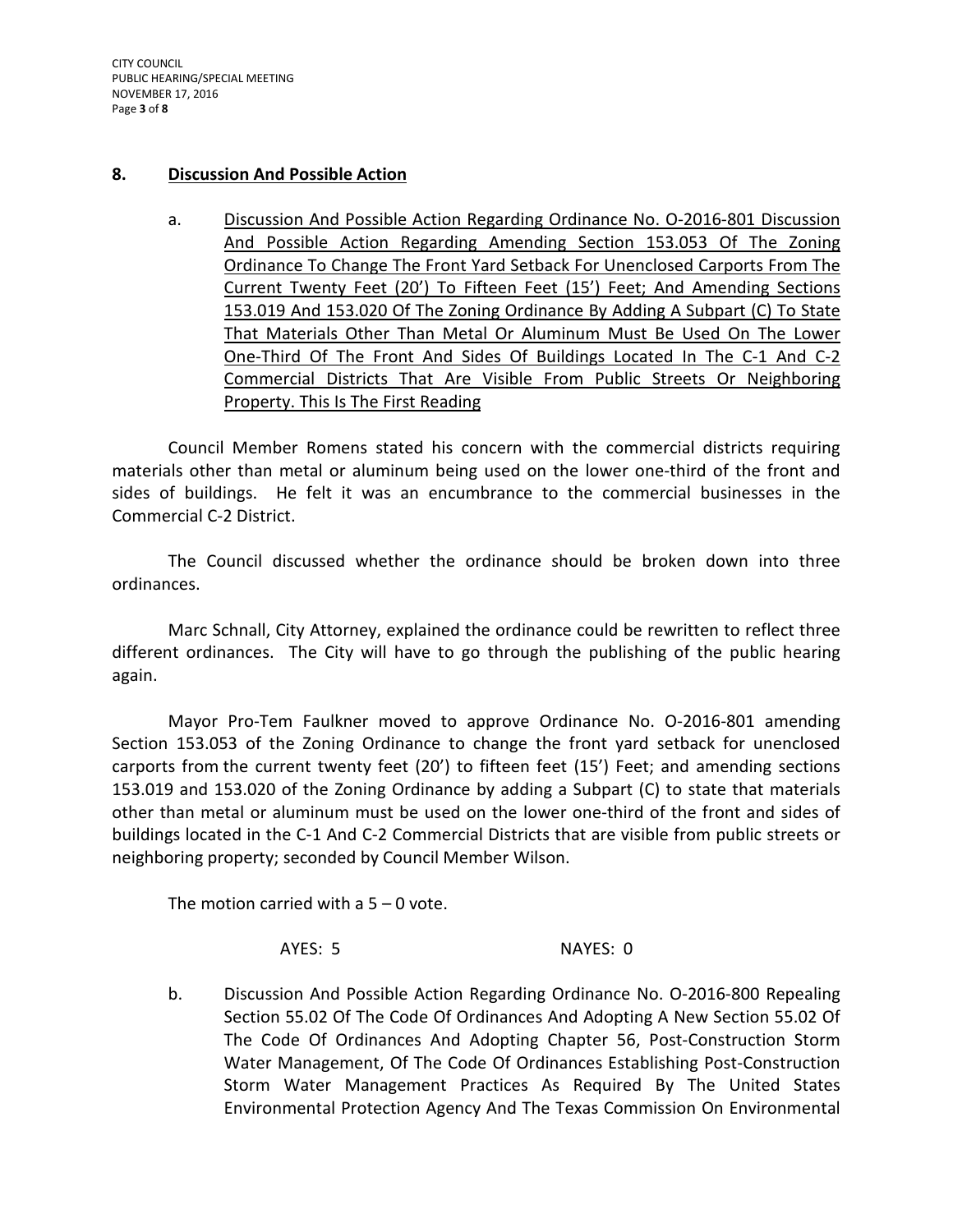Quality; Incorporating New Definitions In Section 55.02; Incorporating Post-Construction Storm Water Management Practices; Providing For A Penalty Of A Fine Of Not More Than \$500.00 For Each Offense Under Chapter 56 And For Violators To Bear The Expenses Of Restoration Necessitated By Violation Of Chapter 56, With Each Day A Violation Occurs Being A Separate Offense; Providing For A Civil Penalty Of Up To \$1,000.00 Per Day For A Violation Of Chapter 56 And For A Civil Penalty Of Up To \$5,000 Per Day For Certain Point Source Effluent Limitations Or Discharge Of A Pollutant Into A City Sewer System; Repealing All Ordinances Or Parts Of Ordinances In Conflict Herewith; Providing A Savings Clause; Providing For The Inclusion In The Code Of Ordinances; Providing For An Effective Date, And Establishing A Fee For Reviewing Proposed Storm Water Pollution Prevention Plans. This Is The First Reading.

Abraham Galindo, Givler Engineering, explained this is a new section and provided a brief summary on the post-construction storm water management.

Mayor Pro-Tem Faulkner moved to approve Ordinance No. O-2016-800 repealing Section 55.02 of the Code of Ordinances and adopting a new Section 55.02 of the Code of Ordinances and adopting Chapter 56, Post-Construction Storm Water Management, of the Code of Ordinances establishing Post-Construction Storm Water Management practices as required by the United States Environmental Protection Agency and the Texas Commission on Environmental Quality; incorporating new definitions in Section 55.02; incorporating Post-Construction Storm Water Management practices; providing for a penalty of a fine of not more than \$500.00 for each offense under Chapter 56 and for violators to bear the expenses of restoration necessitated by violation of Chapter 56, with each day a violation occurs being a separate offense; providing for a civil penalty of up to \$1,000.00 per day for a violation of chapter 56 and for a civil penalty of up to \$5,000 per day for certain point source effluent limitations or discharge of a pollutant into a city sewer system; repealing all ordinances or parts of ordinances in conflict herewith; providing a savings clause; providing for the inclusion in the Code of Ordinances; providing for an effective date, and establishing a fee for reviewing proposed Storm Water Pollution Prevention Plans.

The motion carried with a  $5 - 0$  vote.

AYES: 5 NAYES: 0

c. Presentation, Discussion And Possible Action On Well site Monitoring – Smith Pump Company

Roger Aguillon, Public Works Director, informed City Council the cost for monitoring the water level and power at the well sites is \$4,800 for each well site. The only thing not covered is the cost for the placement of a receiver that would be able to monitor and transmit the signal.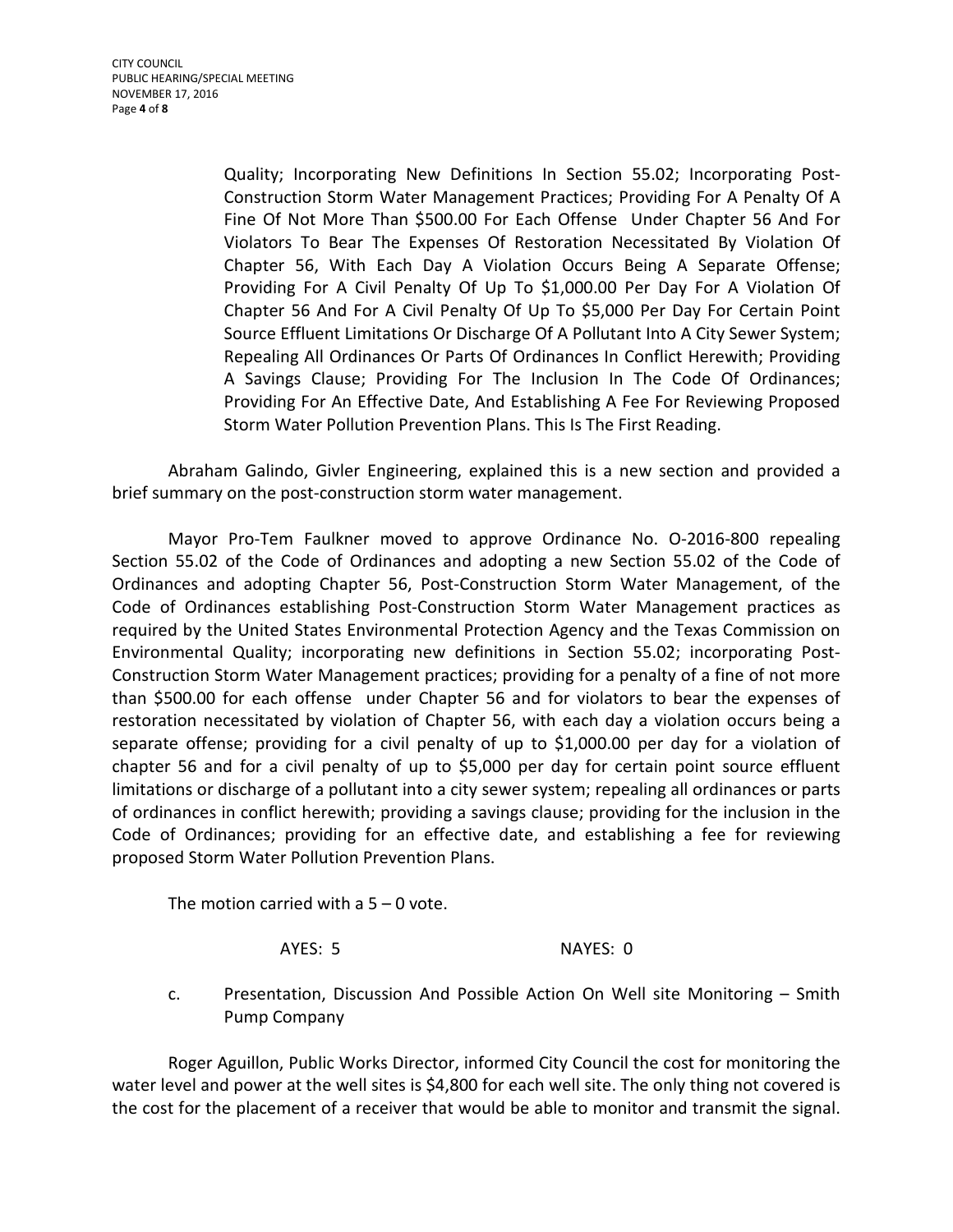An additional cost that will be incurred by the City is excavation of a section of the well sites to install conduit to allow for the wiring connection to the elevated and ground storage tank and install inside the pump room at each well site so the monitor would be out of the elements.

City Manager Vernon said the total is \$9,893.00 because we have to add the cell phone package for each site.

Mayor Pro-Tem Faulkner moved to place the well monitoring into an amended water budget for an upcoming agenda, seconded by Council Member Wilson.

The motion carried with a  $6 - 0$  vote.

AYES: 6 NAYES: 0

Mayor Wilson called for a recess at 7:47 P.M.

Mayor Wilson reconvened the meeting at 7:55 P.M.

d. Discussion And Possible Action Regarding Ordinance No. O-2016-802, An Ordinance Adopting Chapter 99 To The Code Of Ordinances To Authorize Enforcement Of Municipal Ordinances Regarding Fire Protection, Structural Integrity, Zoning, Disposal Of Refuse Or Dangerously Damaged Or Deteriorated Structures Or Improvements. This Is The First Reading.

City Manager Vernon stated after the joint meeting with the Building and Standards Commission, city attorney drafted an ordinance.

Marc Schnall, City Attorney, provided an overview of the ordinance.

Council Member Romens moved to approve Ordinance No. O-2016-802, an Ordinance adopting Chapter 99 to the Code of Ordinances to authorize enforcement of municipal ordinances regarding fire protection, structural integrity, zoning, disposal of refuse or dangerously damaged or deteriorated structures or improvements; seconded by Mayor Pro-Tem Faulkner.

The motion carried with a  $5 - 0$  vote.

AYES: 5 NAYES: 0

e. Discussion And Possible Action Certifying And Approving The 2016 Tax Assessment Rolls As Submitted By The Bexar County Tax Assessor Collector For The City Of Kirby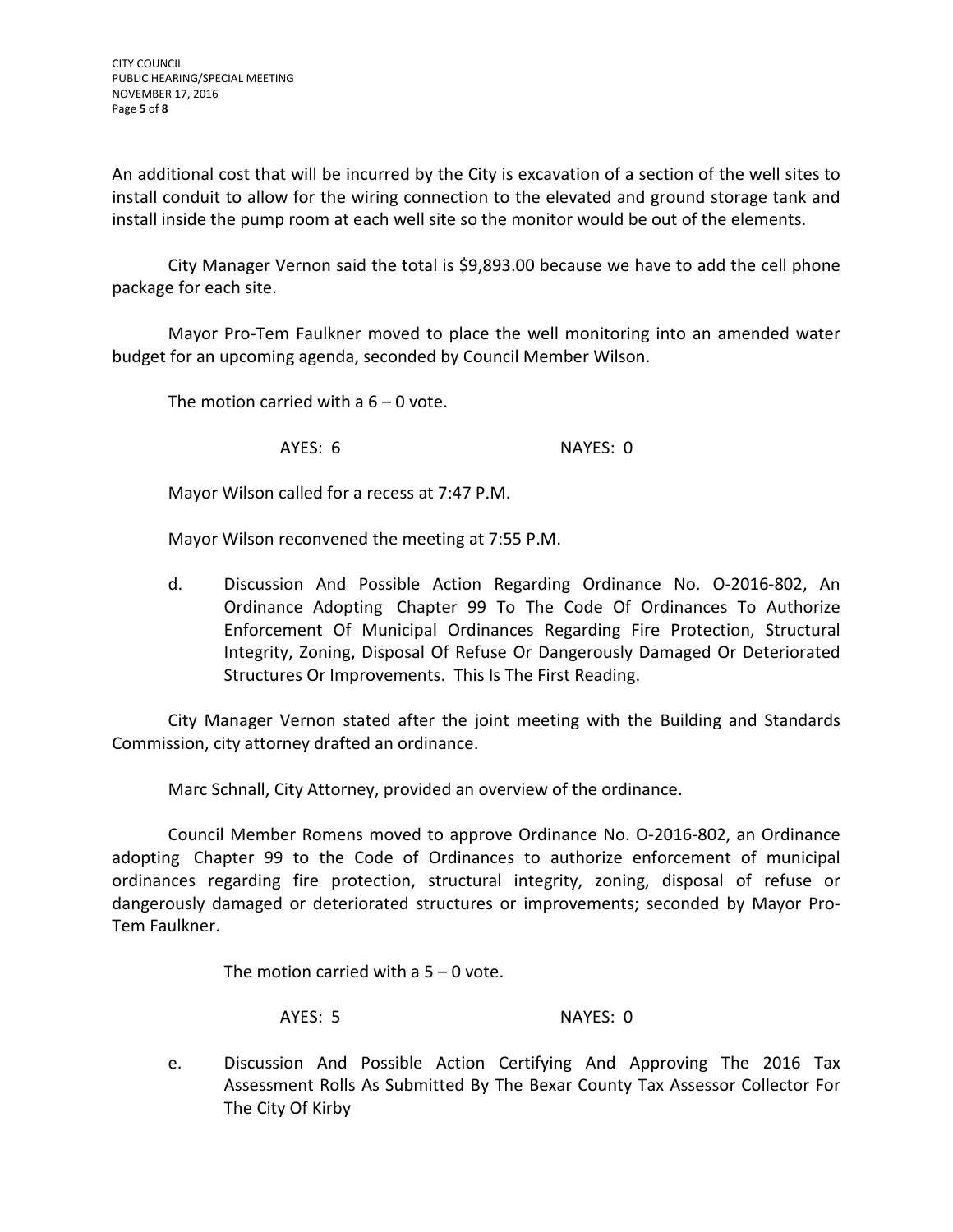City Manager Vernon stated Bexar County Tax Assessor Collector asked that the City of Kirby certify and approve the 2016 tax assessment roll.

Mayor Pro-Tem Faulkner moved to certify and approving the 2016 tax assessment rolls as submitted by the Bexar County Tax Assessor Collector for the City of Kirby; seconded by Council Member Lehman.

The motion carried with a  $5 - 0$  vote.

AYES: 5 NAYES: 0

f. Discussion And Possible Action Regarding Parking On Binz Engleman Road

Council Member Lehman said he requested this item be placed on the agenda. After receiving more information about the parking situation on Binz Engleman he decided not to pursue the issue.

g. Discussion And Possible Action To Consider A Plan To Clean Up Springfield Road Area

Council Member Lehman reached out to City Council to devise a plan to clean up the property behind the homes on Springfield Road.

Mayor Wilson suggested it would be neighborly to notify the residents that we will offer a one-time clean up to assist them with their tree limbs in their backyards. After this clean-up they will be responsible for maintaining the easement.

City Council discussed their options and public works will take care of the first clean-up.

h. Discussion And Possible Action On Compliance With The Zoning Ordinance By Owner Of The Property At 5631 Old Seguin Road

Police Chief Bois provided Council with an update on the compliance with the Zoning Ordinance by the owner of the property located at 5631 Old Seguin Road.

i. Discussion And Possible Action To Consider 2017 Holiday Schedule

City Council discussed the 2017 Holiday Schedule. Council Member Romens moved to amend the schedule removing Tuesday, December 26, 2017 from the schedule; seconded by Council Member Wilson.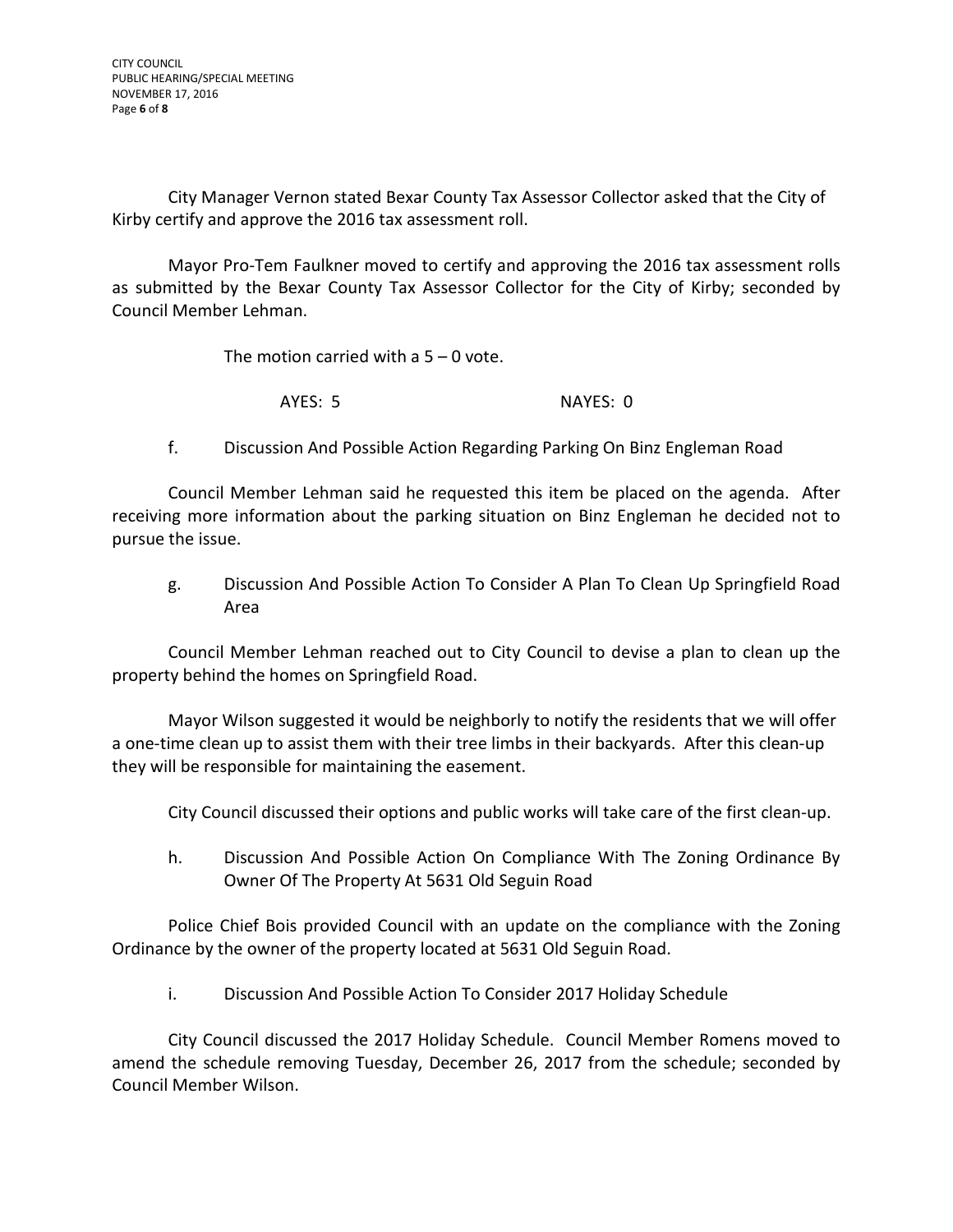The motion carried with a  $5 - 1$  vote.

AYES: 5 NAYES: 1 (Mayor Wilson)

# j. Discussion And Status Update On The Municipal Boundary Adjustment

City Manager Vernon provided Council with an update and plan on the transition with our new residents and businesses.

#### **9. Requests and Announcements**

a. Requests By Mayor And Council Members For Items To Be Placed On Future City Council Agendas And Announcements On City Events/Community Interests

Council Member Pierce – He stated the Crime Control District Board met on November 13 and on December 10 Kirby Christmas at Senior Center Gazebo, Blue Santa donations are needed. They are waiting for the City's decision regarding the GIS System. He inquired about the emergency vet for the Animal Shelter. City Manager Vernon said not yet.

Council Member Romens – He wished everyone a Happy Thanksgiving and be safe.

Council Member Wilson – She inquired about the solar system working at the fire station. Mayor Wilson stated the City was waiting to find out.

Council Member Lehman – He stated there was not a quorum for the Economic Development Committee meeting. He thanked everyone for attending the council meeting. He wished everyone a Happy Thanksgiving.

Mayor Pro-Tem Faulkner – She requested an update on personnel. She requested that Title 5 ordinances be placed on the next agenda. There will be Tennis in the Park on December 10.

Mayor Wilson – He requested an update on December 8 agenda on the GIS. He has a meeting with Holt Generators for the water system. He asked that City appearance be placed on the next agenda. He wished everyone a Happy Thanksgiving.

#### **10. Adjournment**

The meeting adjourned at 8:55 P.M.